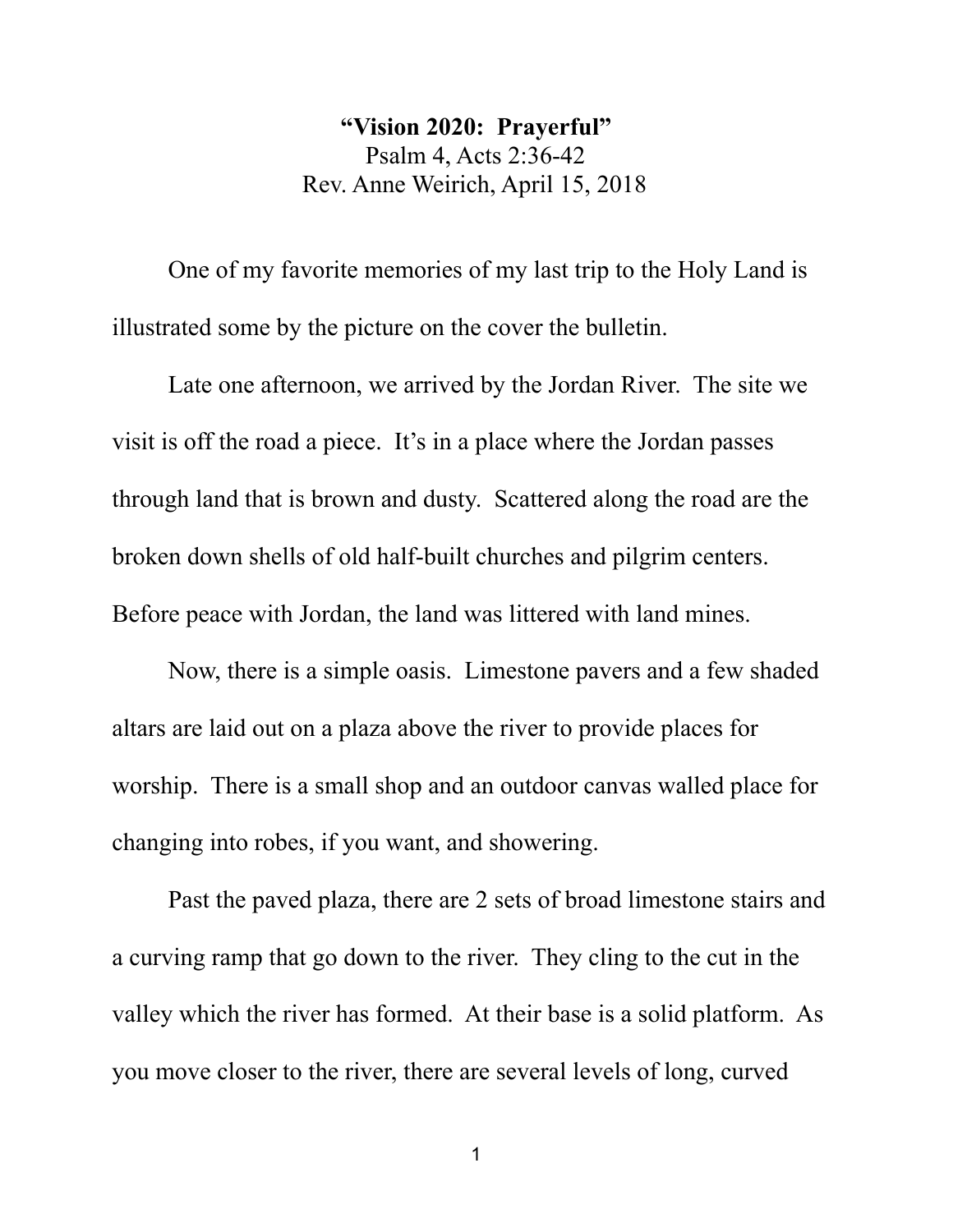cement and stone seating benches. Finally, a large wooden deck with shallow stairs and metal hand rails goes into the river itself.

When the river is low, the decking barely reaches the water. When the river is high, the decking and railings can be swamped and stretch out into the water for quite a ways.

The day we were there, the water, which was brown and muddy, was very high and moving pretty well. It came right up to the first row of seats. The tall green reeds that crowd the bank were just beautiful.

There were also some big crowds.

Just as our group of 30 came down, another group departed and the guide quickly helped us claim some territory. We settled in on the stone banked seats and waited a minute for the group next to us to leave. Not long after, most of the other groups were gone and we sort of had the place to ourselves.

It was quite lovely and serene. The other leaders and I prepared to lead the service for the renewal of baptism. I was thinking - this is great! We have plenty of time and all this space to really worship and

2 and 2 and 2 and 2 and 2 and 2 and 2 and 2 and 2 and 2 and 2 and 2 and 2 and 2 and 2 and 2 and 2 and 2 and 2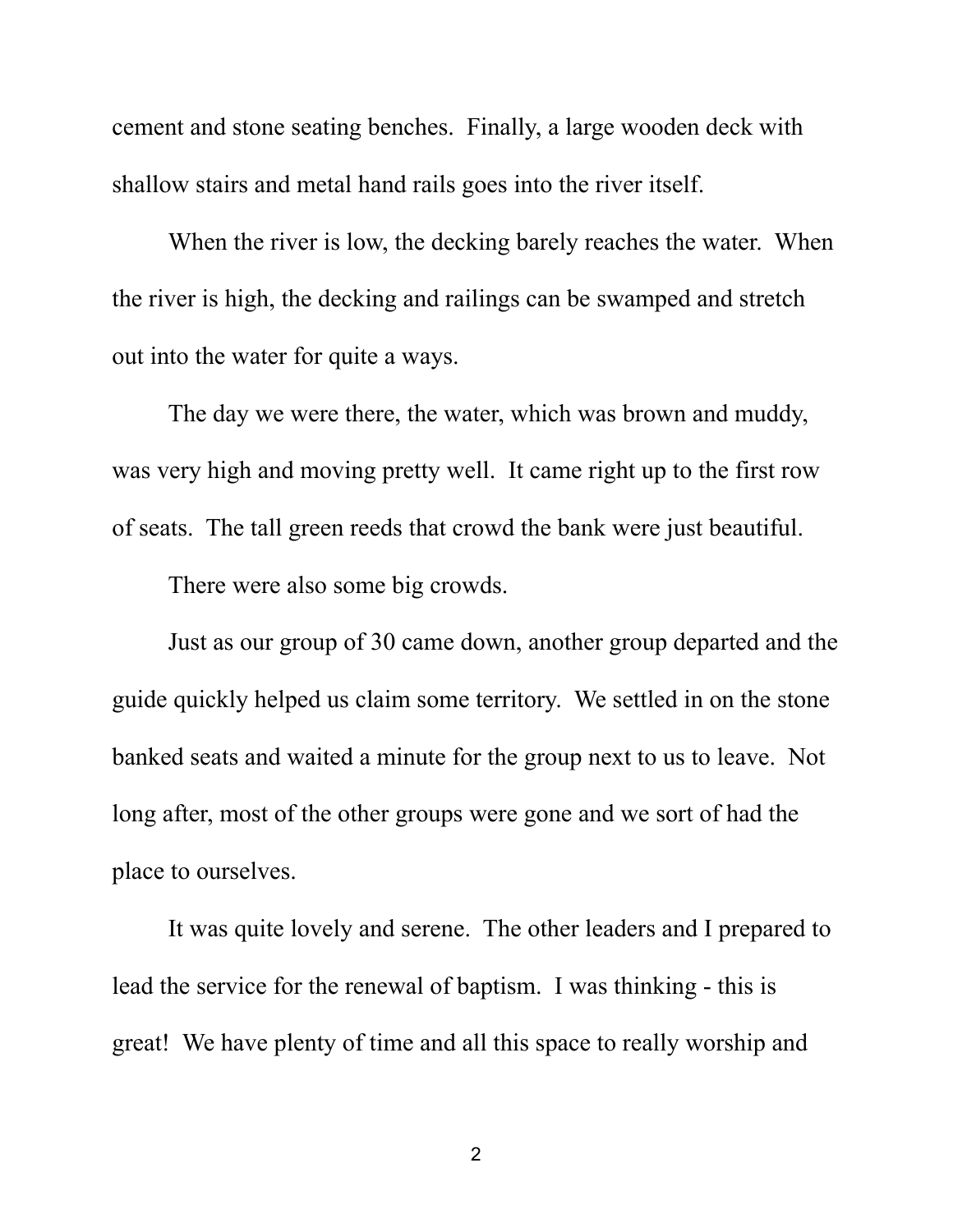enter into more than just the river. It was a vision of peace and some moments of silence.

So, we began.

And after the opening prayer and some Scripture, a slow trickle of people came down the stairs.

Mind you - there were several other wide open places along this very big deck. But these folks made their way to sit right next to us at the end where the reeds formed a backdrop.

And they were led there by their children.

The women were dressed like the women on the cover - lovely dresses with bright trim - their heads covered with the draped white fabric. Some of the men were dressed like that, too.

The children threw off whatever clothes they were wearing and jumped for joy at this great swimming opportunity. The smooth deck with its stairs become a trampoline. The metal handrails became monkey bars. There were shrieks and giggles and splashes and… soon there were crying babies as their parents dunked them over and over in the river.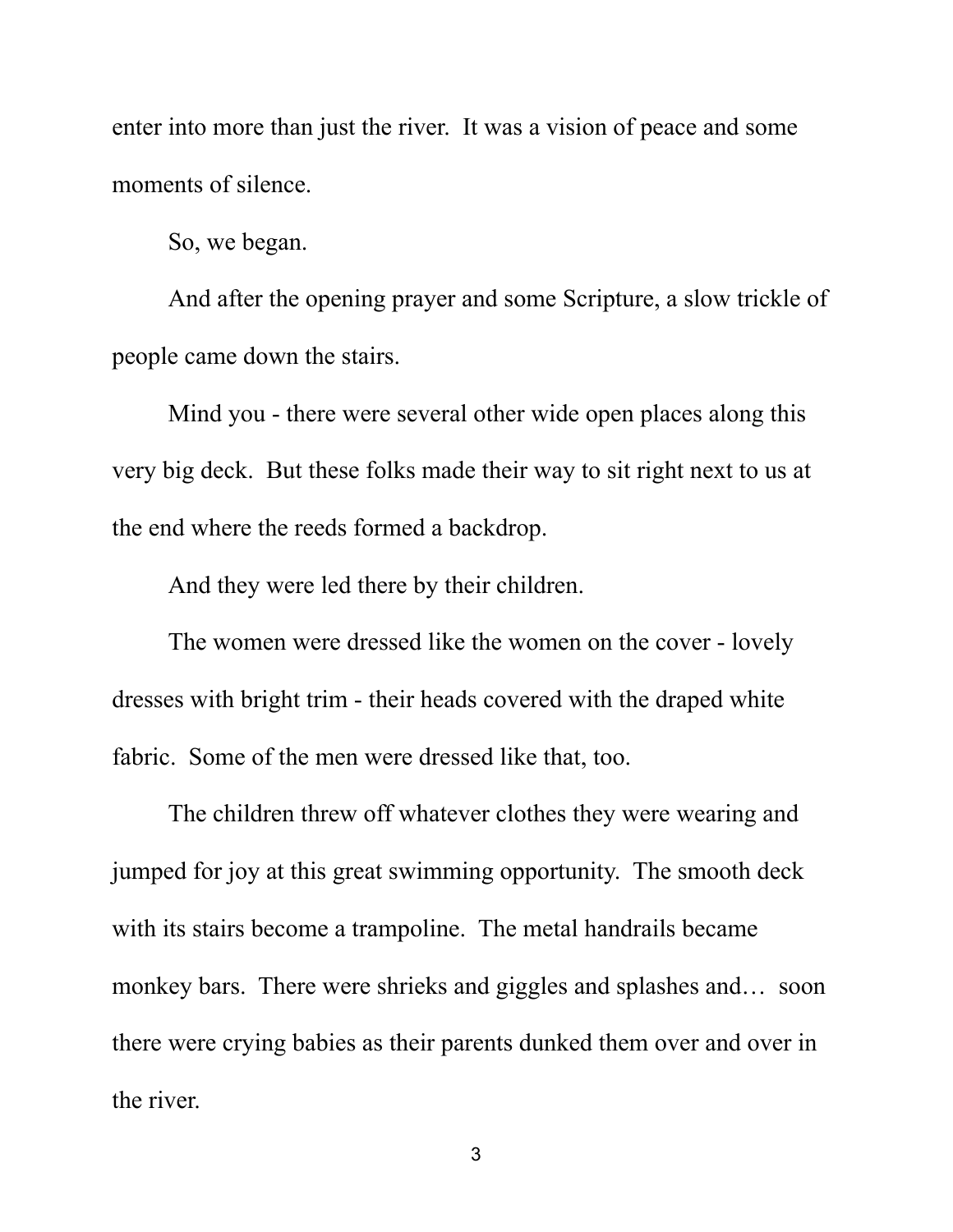The women were more modest, but soon they waded in with the men and children. It was so moving to see how deeply they plunged themselves in this muddy river in their white dresses. The hope and transcendence on their faces was quite beautiful.

Our embrace of the river was quite different, of course.

We shouted out the call and response to the baptism questions.

One of the other pastors stepped two steps into the water near a handrail. Each person came forward stepped down one level up to their ankles. The pastor scooped up some water and placed it on their heads. As the noise from our neighbors increased, the pastor just became louder and louder as she shouted out the blessing for each person.

I did notice, however, that her face shone brighter and brighter the longer she blessed people and the louder she had to become.

After that, we shouted out the closing prayers and then strongly sang "Swing Low, Sweet Chariot." By this time, some others had gathered behind us to watch our neighbors as they frolicked and without any liturgy at all, renewed themselves in the Jordan.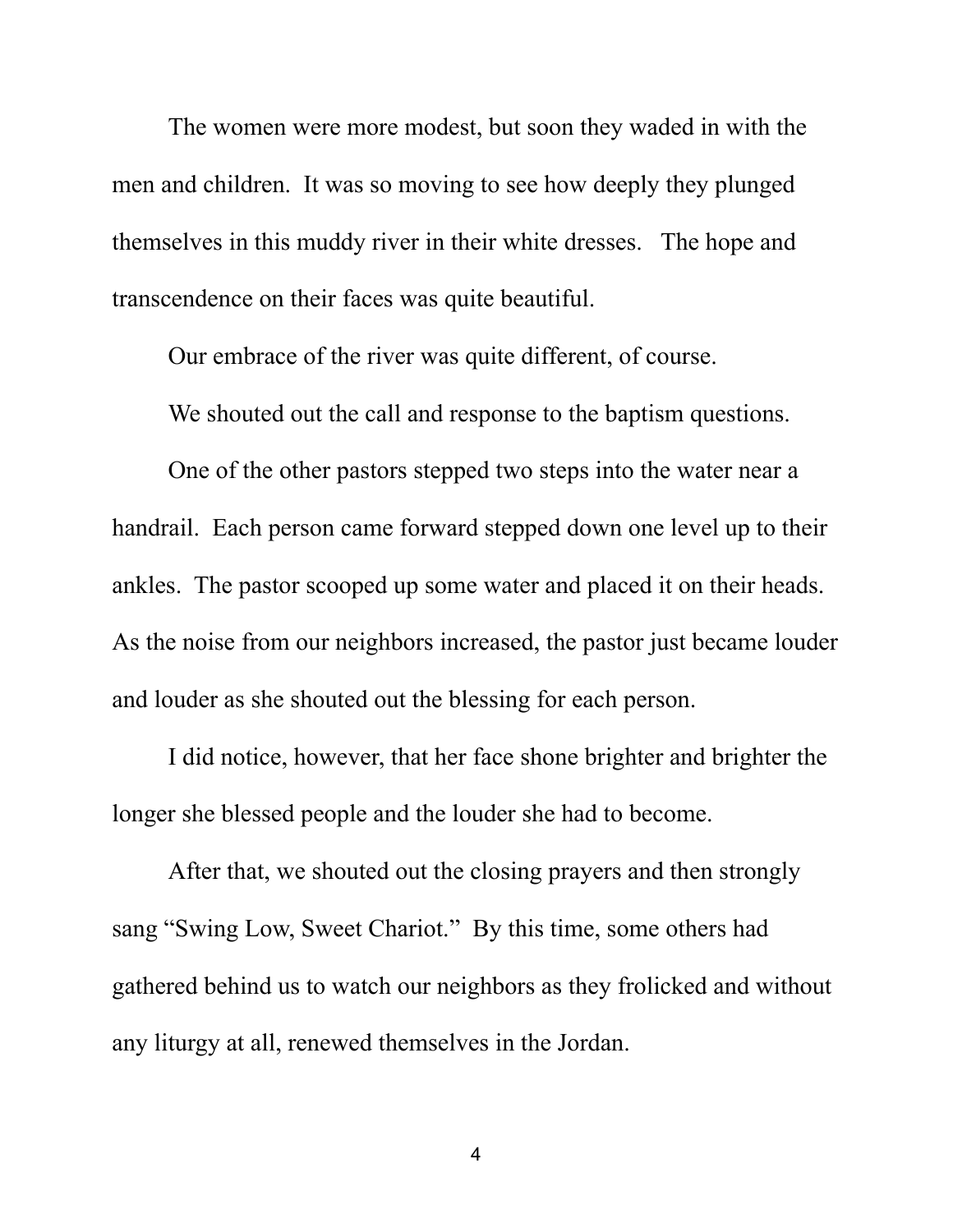Someone from our group later commented that it seemed the height of irony that a group of mostly Anglos from American sat by a group of Ethiopians and sang an African American spiritual.

I said that was true. But I had mostly felt the irony of how we had started out so serenely. I was glad - hoping for some kind of profundity from the peace. But when the mood shifted, and the joy of the adjacent group infected me, I had a new vision of baptism and its renewal.

At first, I resisted it - and got kind of annoyed. After all, I had my vision of what it could be like when all is calm and serene. But in no time, the joy moved me. I found myself I thinking, all we needed to do was add more and more people from more and more places and some livestock and it would been more like the day Jesus was baptized among the crowds that John the Baptist drew. It was a lovely vision of the kingdom - the beloved community.

Our Theme for Eastertide is vision.

We are a strange group of people who believe that visions can be true and play true in our lives. We all know that truth doesn't mean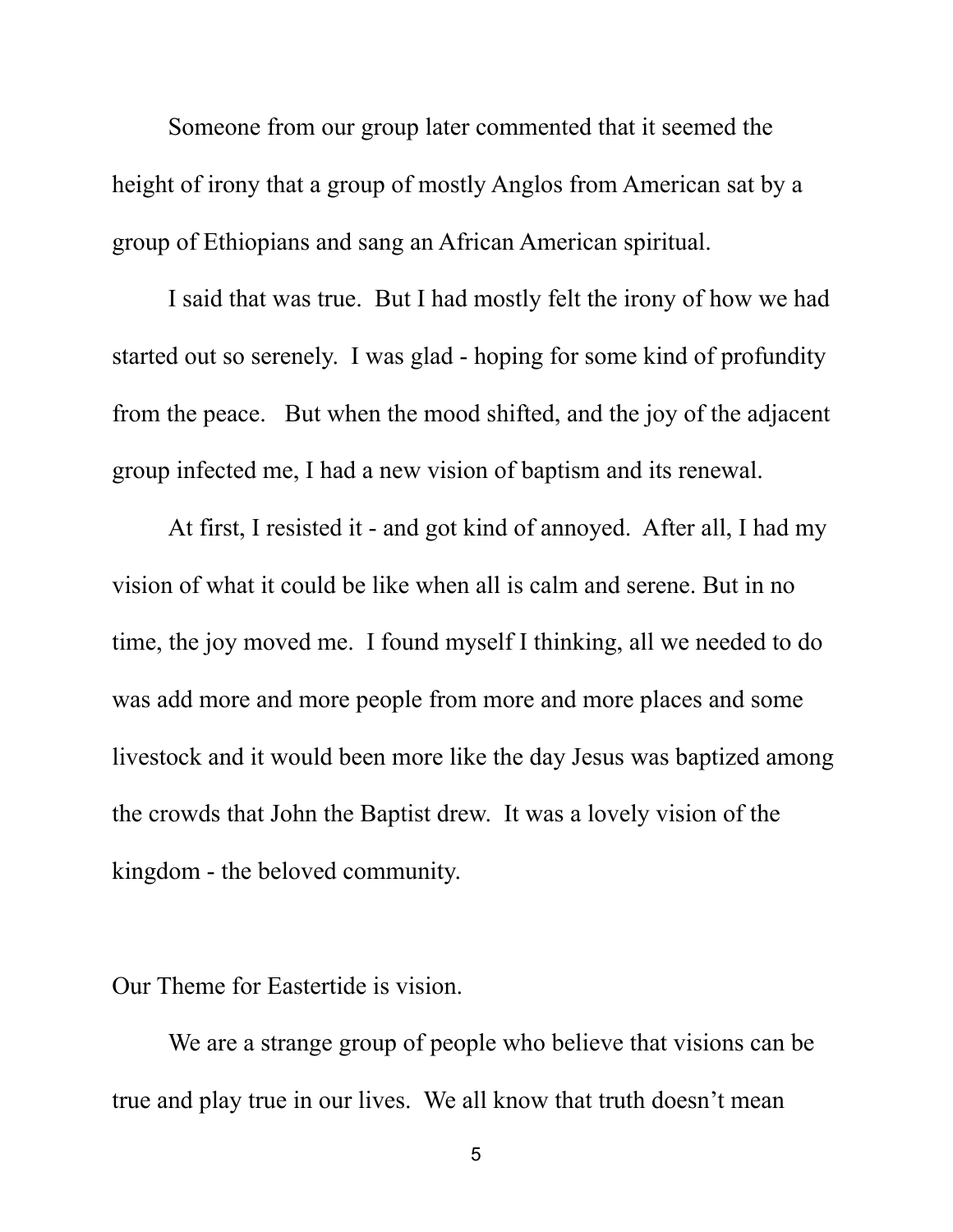factual. The stories of our faith are bejeweled with visions mundane and fantastic that guided the prophets and the apostles and the people and even Jesus himself. Think about ladders to heaven and wheels turning inside wheels and doves descending and thunder that sounds like the voice of God to some. When clergy are asked to take psychological tests prior to entering seminary and ministry, there are always several questions about hearing voices and seeing visions. Most of us answer "yes," and hope and pray that we're not misunderstood by the psychologists.

This series of sermon is inspired by the work of the Vision 2020 team, who crafted a new vision for our denomination around the letters PCUSA. So, we will start with the letter P. The team chose the word "Prayerful."

Prayerful is an adjective. It means "devout, engaged in the work of prayer." Prayer is an interesting word - an almost ironic word. It comes from a Old French noun meaning "obtained by entreaty, or asking." That noun is the word *"precarius."*<br>Do you hear our modern word precarious?

6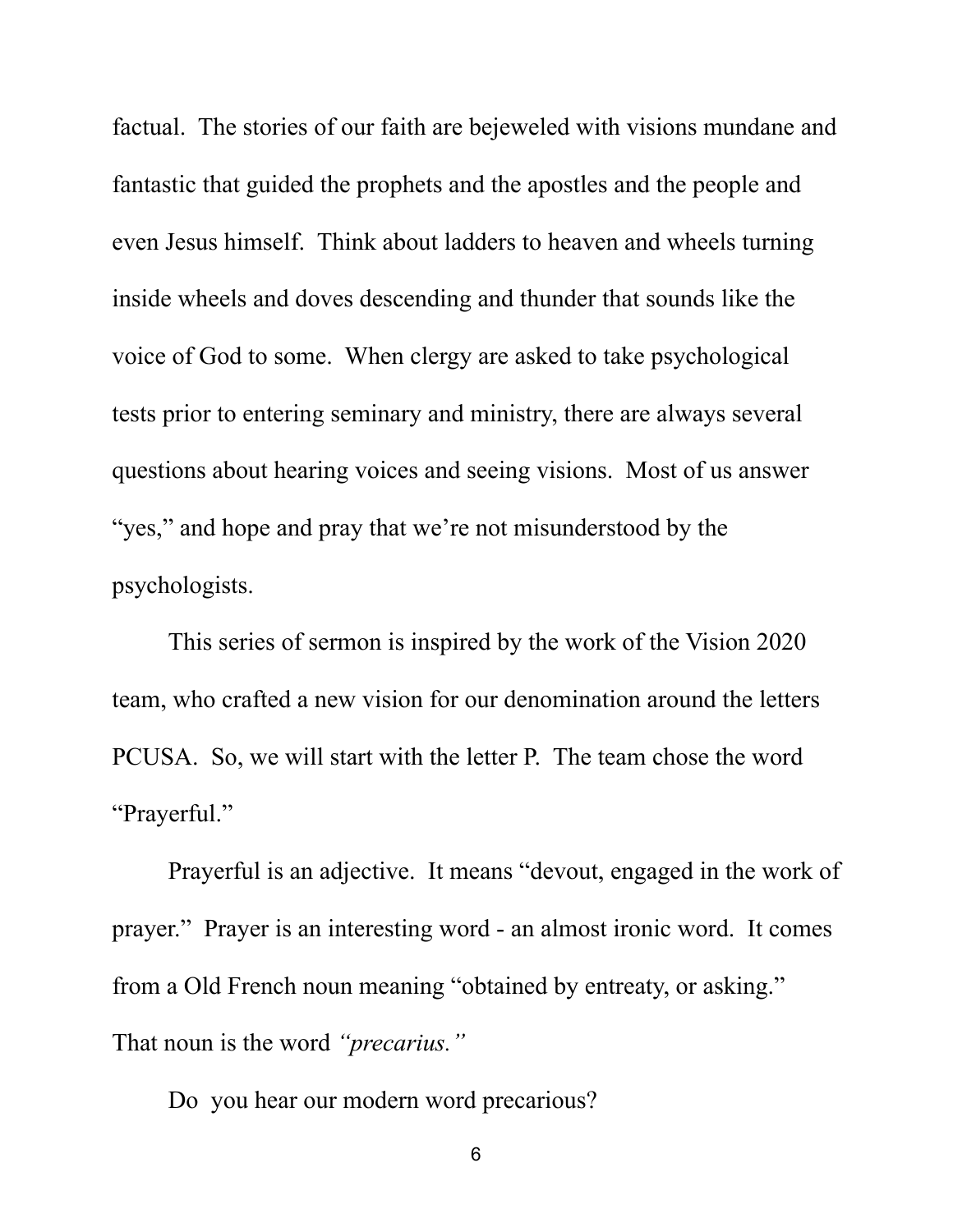This is a word whose first meaning is, "dependent on circumstances beyond one's control; uncertain." The second meaning is "dependent on the will or pleasure of another." There is a certain riskiness implied, isn't there?

I can't help but be reminded of the work of the Spirit. As Jesus said in John's gospel, "The wind blows wherever it will, and you hear the sound it makes, but do not know where it comes from and where it is going. So it is with everyone who is born of the Spirit." (3:8)

When we pray, it seems we are stepping into something that invites something precarious into our lives… something that blows where it will - and takes us into the unknown - beyond our control - but in God's will and control. And so it is for everyone who is born, formed, given life by the Spirit of God.

What happens to us when we get pushed and pulled in this way? Or the better question - what happens to us when we pray, then? Richard Foster, a Quaker who writes beautifully about prayer says, it quite simply for us. **To pray is to change.** (*Prayer: Finding the Heart's True Home,* Harper: San Francisco, 1992, p.6)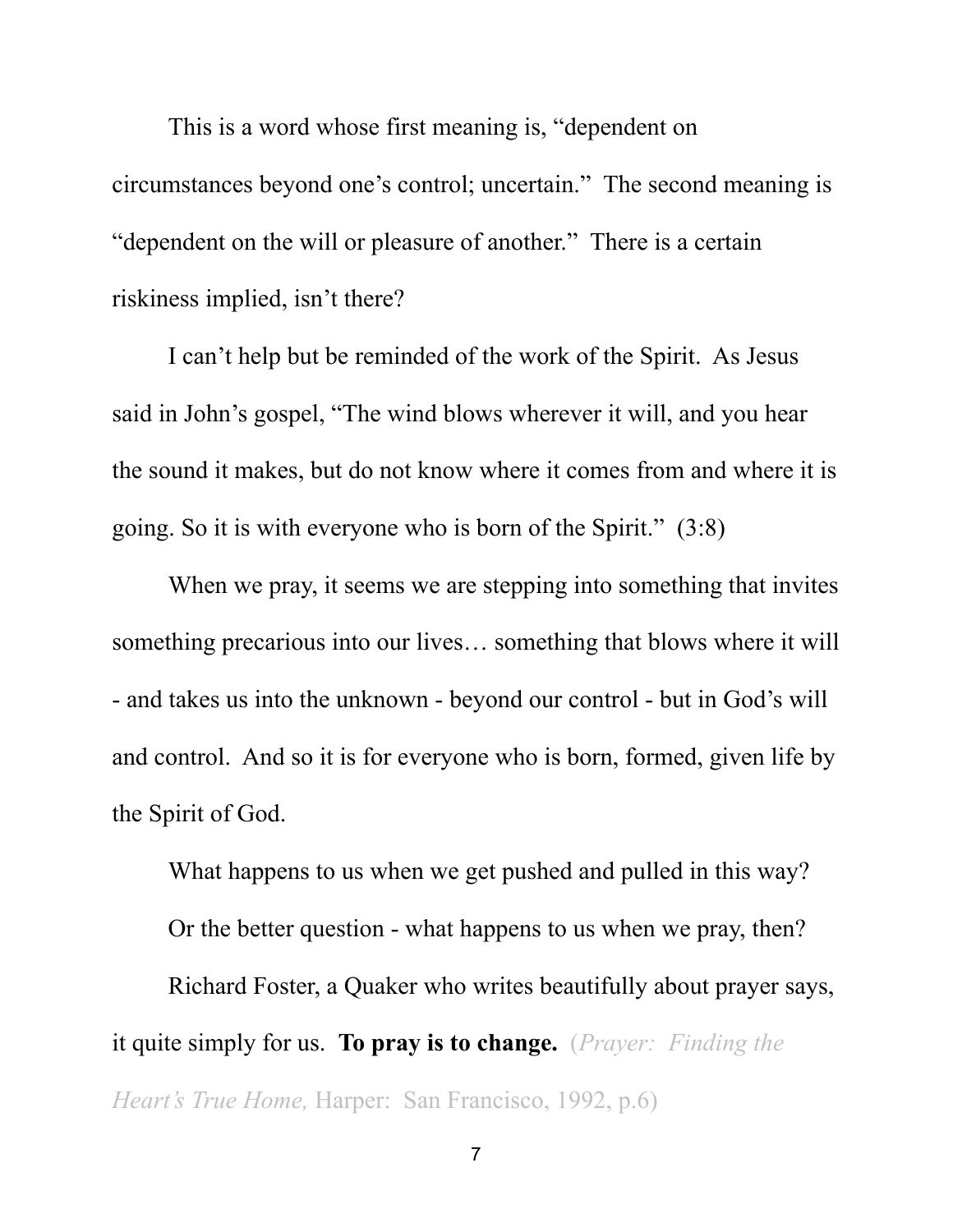And we all must admit that change does make us feel a bit

precarious, right?

This might have something to do with the the way being prayerful

effects us. There is a progression to the prayerful life.

The Vision 2020 folks traced it like this:

• Confessing our sin before God and to those we have wronged, we accept our responsibility for the brokenness in the world and in ourselves. In Christ we are assured of forgiveness and freed to forgive others.

We ask the Holy Spirit to direct and guide us as we actively listen to Scripture and fully engage in the joys and challenges of life in this present world.

In Christ we are bound together by grace, cleansed in the waters of baptism, nourished at the Lord's table, and sent out to share the Good News.

Do you hear the progression? Confession. Joy and challenge. And an entrance into the work of sharing Good News of grace and the

Sacraments.

I felt it along the banks of the Jordan - that little struggle to let go

of my vision - so that a vision even more fully beautiful could arise. I

wrestled with myself - moving from being irritated and worried. To

being curious and finally joyous. The comment about the contrasts from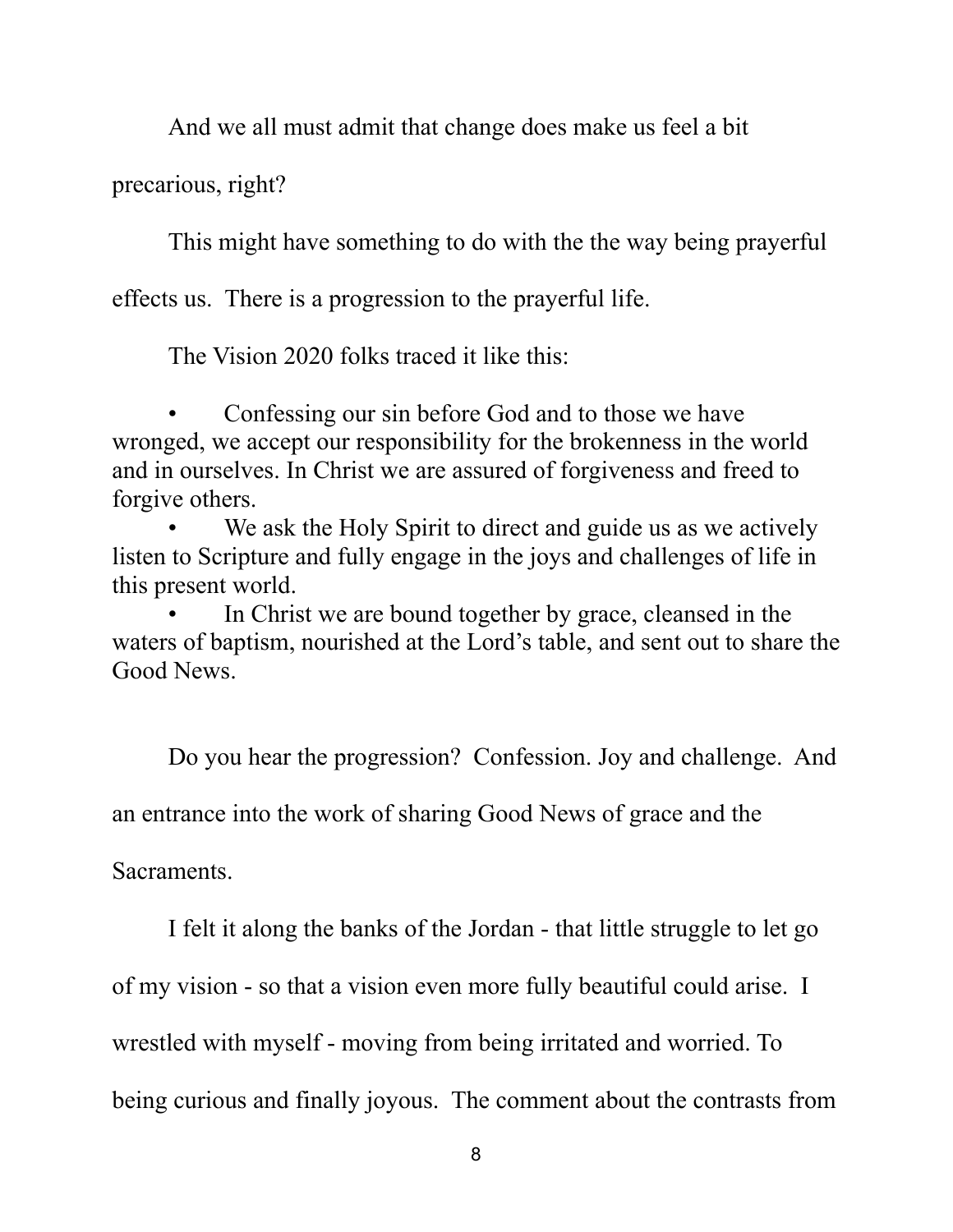my friend about our spiritual sung next to our African brothers and sisters - who probably didn't understand one word of our English awakened an even deeper confession about race and bias and privilege. I came away from those prayers and that baptism changed.

And I must tell you - a few days later, one of the pilgrims described a very profound spiritual experience she had amongst the joyful noise and splashing! The Spirit blows where it will. Amen.

We see it in the new community in the Acts passage as well.

Peter is preaching right after the Pentecost appearance of the Holy Spirit blowing where it will. The tongues of fire and rushing winds have barely ceased. There is a crowd of people with some like Peter - fellow Jews. And he confesses that the house of Israel condemned and executed Jesus.

Peter said, "let the entire house of Israel know with certainty that God …made [Jesus] both Lord and Messiah, this Jesus whom you crucified.'"

Everyone was "cut to the heart." When they asked what they could do - Peter called them all to repentance and the sacrament of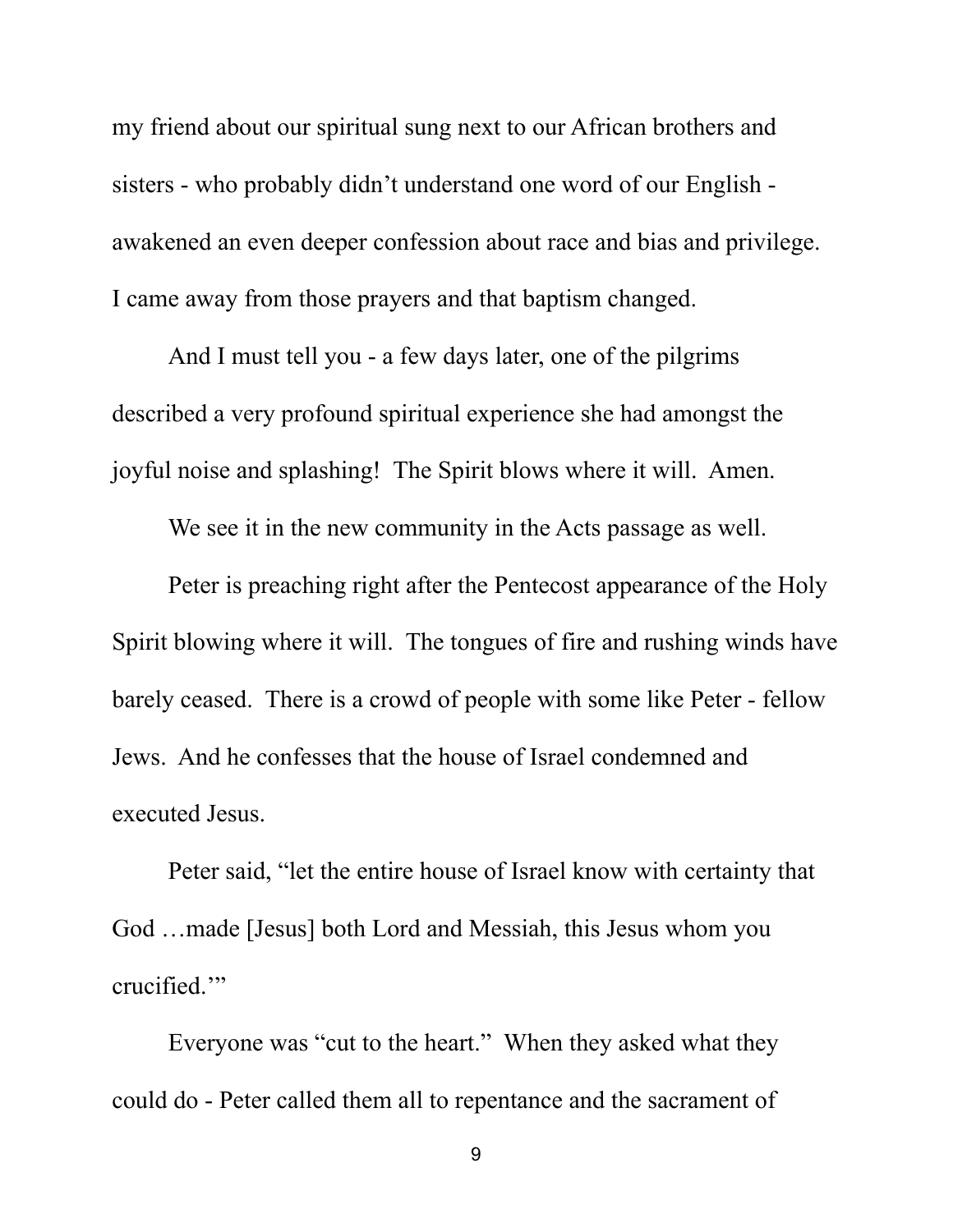baptism for the purpose of healing - to receive forgiveness. Confession. Challenge. Sacraments and and finally joy. The order doesn't seem to be important - but the grace filled progression is all there.

The newly baptized continued to learn. And they entered into fellowship - which was the breaking of bread and prayers. The fellowship is of a particular kind. The Greek word is *koinonia.* It's hard to translate this word into English. Fellowship is the closest, I suppose. But it is truly connected to the vision of the beloved community.

If we were to keep reading in this chapter of Acts, we would find that this new *koinonia* community of the beloved was one that was "sharing food from 'house to house,'… spending much time together in the Temple…. These early Christians," scholar Ben Witherington says, "[had] glad and sincere hearts that prompted the praise of God and goodwill among the local Jews." *(The Acts of the Apostles,* Eerdmans, 1998, p. 163.)

The hearts that were cut changed to glad hearts. Prayers of confession changed to prayers of praise to God. **To pray is to change.**

10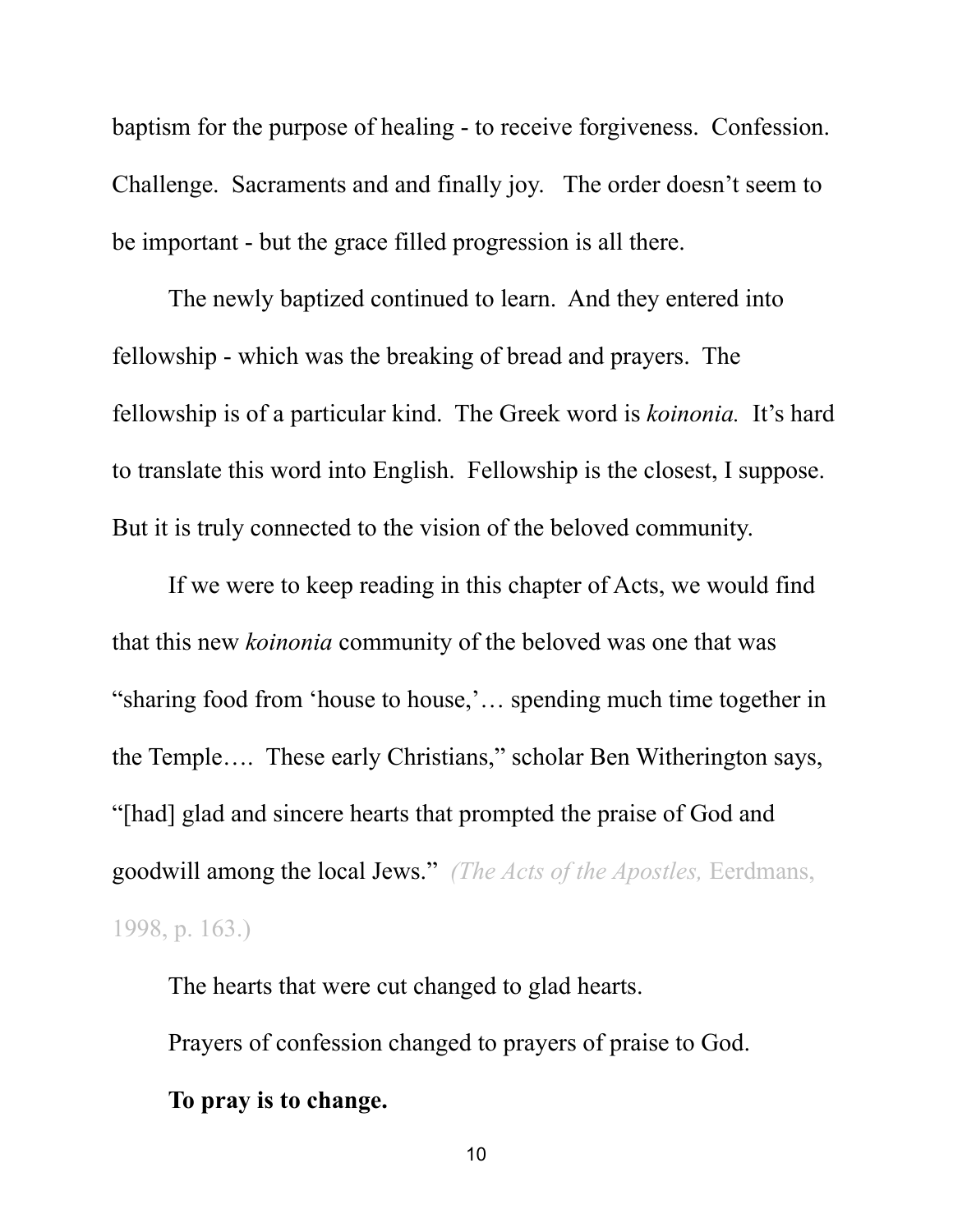To pray is to live a prayerful, precarious life. A life that has been handed over to winsome and unpredictable Spirit of God to lead us deeper and deeper into the vision and joy and mysteries of *koinonia*  which is prayer and the breaking of bread and dying and rising with Christ in baptism and sharing house to house.

I want to close with some words from Richard Foster - a lovely vision of prayer that I hope will help you not be shy about praying.

[God] invites us into the living room of [God's] heart, where we can put on old slippers and share freely. [God] invites us into the kitchen of …friendship, where chatter and batter mix in good fun. [God] invites us into the dining room of [God's] strength, where we can feast to our heart's delight. [God] invites us into the study of [God's] wisdom, where we can learn and grow and stretch... and ask all the questions we want. [God] invites us into the workshop of [God's] creativity, where we can be co-laborers with [God], working together... [God]